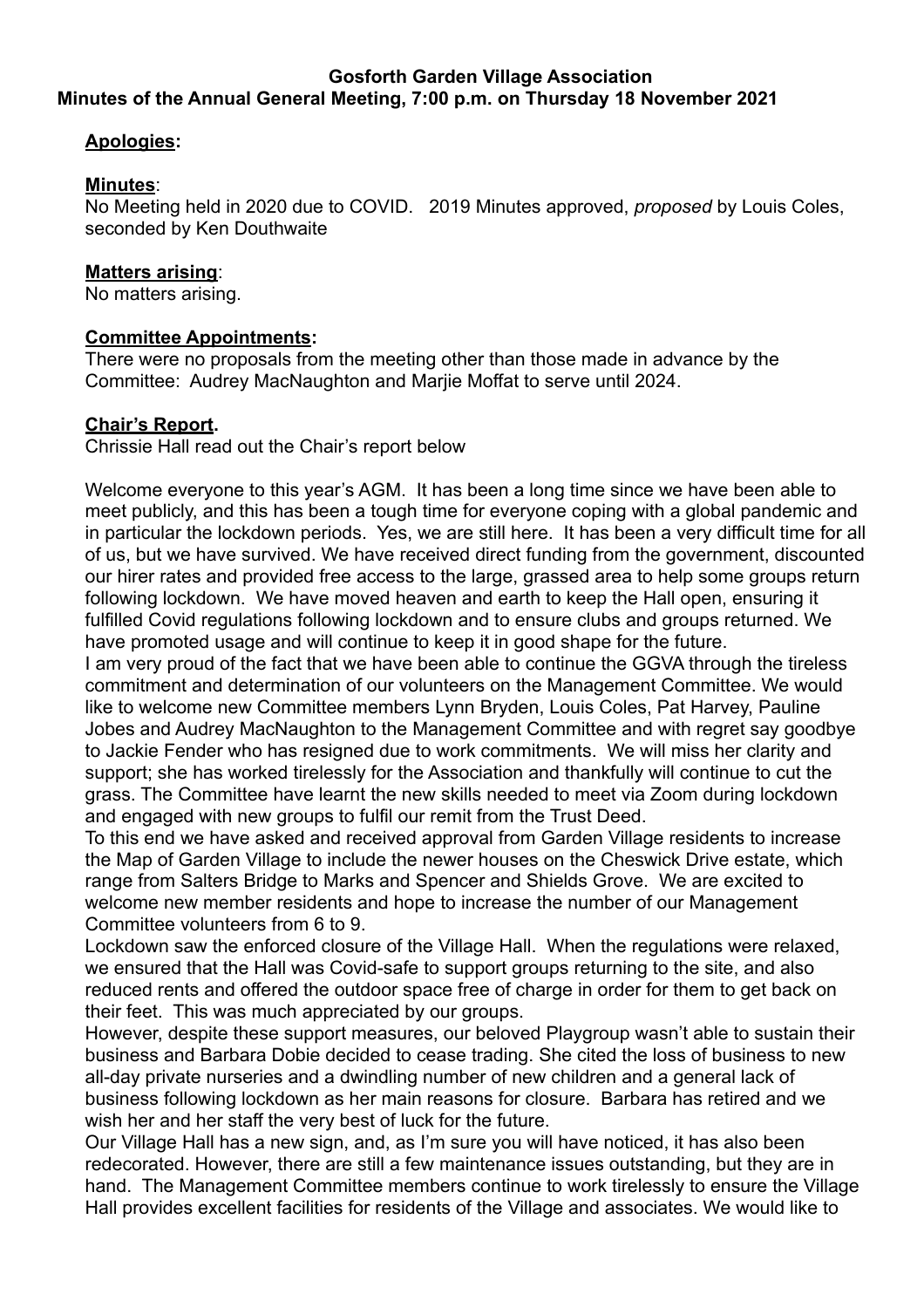thank those who pay subscriptions and make donations and of course hirers who contribute to our income and are grateful for the care they take of our premises.

We are offering the Small Room to home workers and suchlike, because finally we were able to install Wi-Fi, which means people can book the room and use their laptops, or children can link with their school or friends. As with all bookings, this is accessible through our website booking system at ggva.co.uk, which I hope everyone has had a chance to see.

A number of charity events have recently been held in the Village Hall, and also many children's parties. Religious festivals have been held here too, and this year the Christmas Carol Celebrations will be held on Christmas Eve from 5pm until 7pm supported by a kind donation from ASDA, Last year's event was held outside the Hall and although a challenge for the adults the children loved it. We also had a resident walk around the village as Santa Claus. This year we will celebrate indoors. Everyone is welcome. Some people may wish to come after following the Christmas Trail.

Now is the time to repeat the thanks for continued support from the Parklands Councillors in helping to arrange another Notice Board on the cemetery fence and our Covid grant. After 10 years as Chair, I think it is about time someone else had a chance to take the reins. I have recently become a grandmother for the second time and will be needed for nana duties, so I have decided to resign my post. However, I'm hoping to be able to continue as a volunteer on the Management Committee. I wish the new Chair the best of luck in bringing us back to full speed.

Thank you for attending. I'll pass you on to our Treasurer, Emma, to give you an outline of Association's finances.

# **Financial Report.**

November management accounts were presented An overview was given by the treasurer.

# **Statutory Accounts 2020-21**

# **Overall total net surplus generated of £4,026 (2020: £14,203) Total income was £15,974 (2020: £23,560)**

Hall rental was significantly lower £2,234k (2020: £10,262k) due to the Covid-19 pandemic, regular rentals and private hire events couldn't go ahead.

Routine income (which mainly consists of the bowls and tennis club annual contribution and subscriptions) £832 (2020: £2,140), due to Covid-19 pandemic – e.g lockdowns etc. Grant income increased due to a Covid-19 grant received from Newcastle County Council £12,689.

Expenditure was £11,947 (2020: £9,358)

The main increase is due to a proportion of grant paid over to the tennis and bowls club in 2020-21 £4k, offset by a catch up in water billing in the prior year (£249 2020:£1.470). Bank balances are healthy at £8,587 in HSBC current account and £26,095 in the VM savings account. Reserves c/f were 34,754.

# **Election of new Chair**.

Louis Coles put himself forward, seconded by Lynn Bryden.

Louis said he has big boots to fill and thanked the voluntary management committee for all their hard work. Louis commented about the hard work the volunteer management committee put in to keep the hall running. The future is bright and Louis thanked Chrissie for her hard work.

We are on the hunt for new members.

The big changes this year is the map.